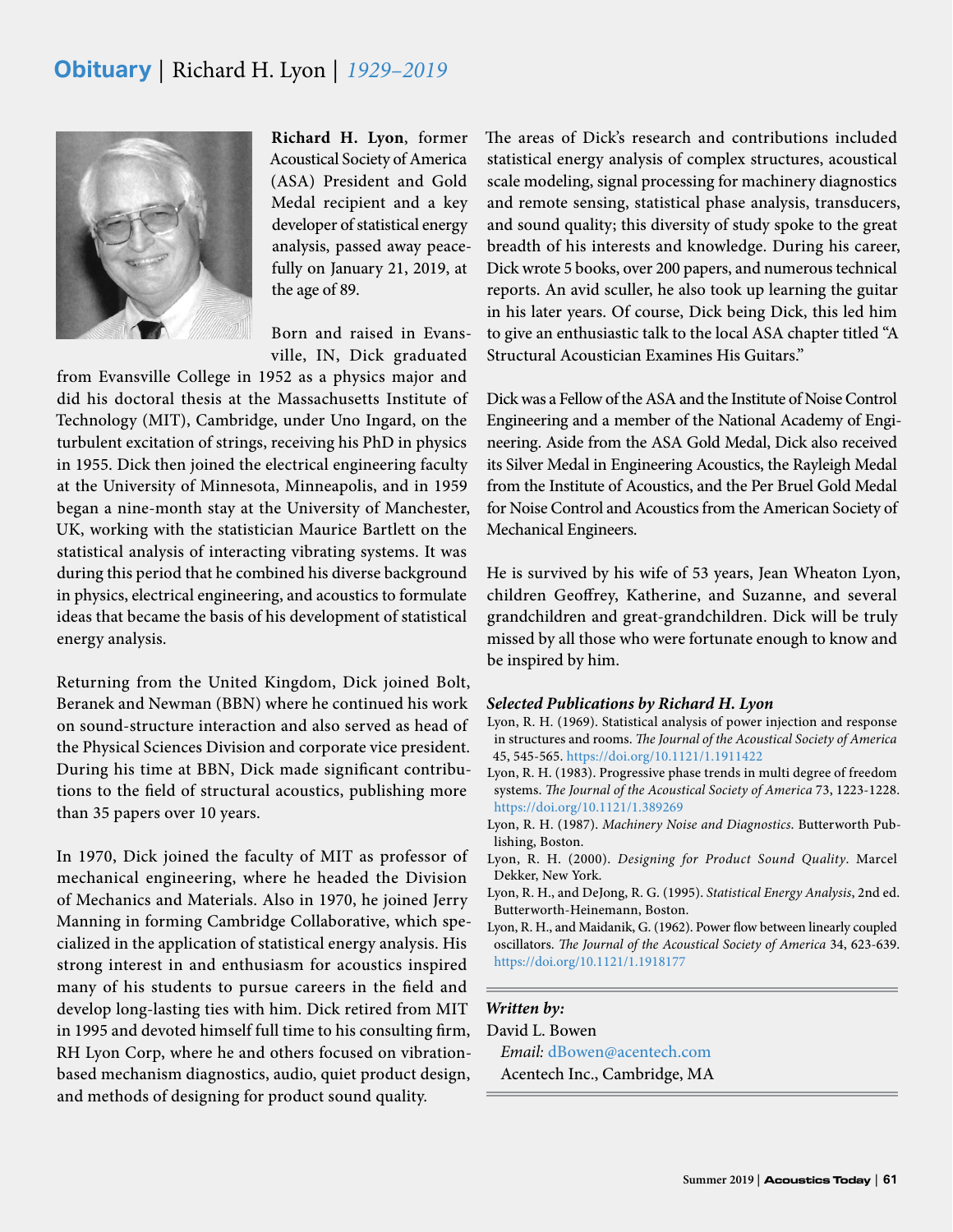# **Obituary** | Walter H. Munk | *1917–2019*



**Walter H. Munk**, an oceanographer and geophysicist who made seminal contributions to ocean acoustics, physical oceanography, and geophysics over a career spanning nearly 80 years, died at his home in La Jolla, CA, on February 8, 2019, at the age of 101.

Walter was born on October 19, 2017, in Vienna, Austria. He was sent to the United States at age 14 to finish high school. After an unhappy time at a financial firm in which his grandfather was a partner, he applied to the California Institute of Technology (Cal Tech), Pasadena, graduating in 1939 in applied physics. Walter first came to the Scripps Institution of Oceanography, University of California, San Diego, La Jolla, in 1939 for a summer job. He obtained a master's degree from Cal Tech in 1940 before returning to Scripps, where the director, Harald Sverdrup, accepted him as a PhD student.

Believing that war was imminent, Walter enlisted in the Army. He was discharged in December 1941, one week before Pearl Harbor, to join the University of California Division of War Research. During the war, Walter and Sverdrup developed a system to forecast wave conditions in preparation for the Allied landings in Africa. Their methods successfully predicted that the conditions for the D-Day landing in Normandy would be rough but manageable. Walter received his PhD in 1947. He spent his entire career at Scripps, founding and serving as director of the La Jolla Laboratories, Institute of Geophysics and Planetary Physics, from 1962 to 1982.

Walter made contributions to so many fields that there are some who think that there was more than one Walter Munk. In the early 1950s, he made fundamental contributions to our understanding of the wind-driven ocean circulation, coining the term "ocean gyres." He then became interested in the irregularities in the earth's rotation (wobble and spin), which form an elegant remote sensing tool from which one can infer information about the Earth's core, its air and water masses, and global winds. He made pioneering measurements of ocean swell (1958–1968) and deep-sea tides (1964–1974). He was one of the initiators of 1962 Project MOHOLE to drill into the Earth's mantle. In the early 1970s, Walter and Christopher Garrett devised the

Garrett-Munk formulation of the ocean internal wave spectrum. In the mid-1970s, he was lured into the world of ocean acoustics through his participation in JASON (a scientific advisory group to the Department of Defense), which at the time was working on antisubmarine warfare. He was among the first to realize that internal waves cause sound-speed fluctuations, leading to fluctuations in acoustic signals. He, together with Carl Wunsch, invented ocean acoustic tomography to study the ocean mesoscale. He subsequently proposed that acoustic transmissions be used to study ocean warming on global scales and led the 1991 Heard Island Feasibility Test (HIFT) in which transmissions from near Heard Island in the southern Indian Ocean were recorded on receivers in both the Pacific and Atlantic. The HIFT was followed by the decade-long Acoustic Thermometry of Ocean Climate (ATOC) series of experiments in the North Pacific.

Walter received every conceivable honor, from the National Medal of Science to the Kyoto Prize to the Crafoord Prize. He was an Honorary Fellow of the Acoustical Society of America. The United States Navy and The Oceanography Society established the Walter Munk Award for Distinguished Research in Oceanography Related to Sound in the Sea in his honor.

Munk was preceded in death by wife Judith, who died in 2006, and daughter Lucian, who was born with a heart defect and died at the age of 7 in 1961. He is survived by daughters Edie of La Jolla and Kendall of State College, PA; three grandsons Walter, Lucien, and Maxwell; and current spouse Mary Coakley Munk.

A more complete account of Walter's life, including a list of selected publications, is available in Spindel, R. C., and Worcester, P. F. (2016). Walter H. Munk: Seventy-five years of exploring the seas. *Acoustics Today* 12, 36-42.

| Written by:                                   |
|-----------------------------------------------|
| Peter F. Worcester                            |
| Email: pworcester@ucsd.edu                    |
| Scripps Institution of Oceanography,          |
| University of California, San Diego, La Jolla |
| Robert C. Spindel                             |
| Email: spindel@uw.edu                         |
| Applied Physics Laboratory,                   |
| University of Washington, Seattle             |
|                                               |